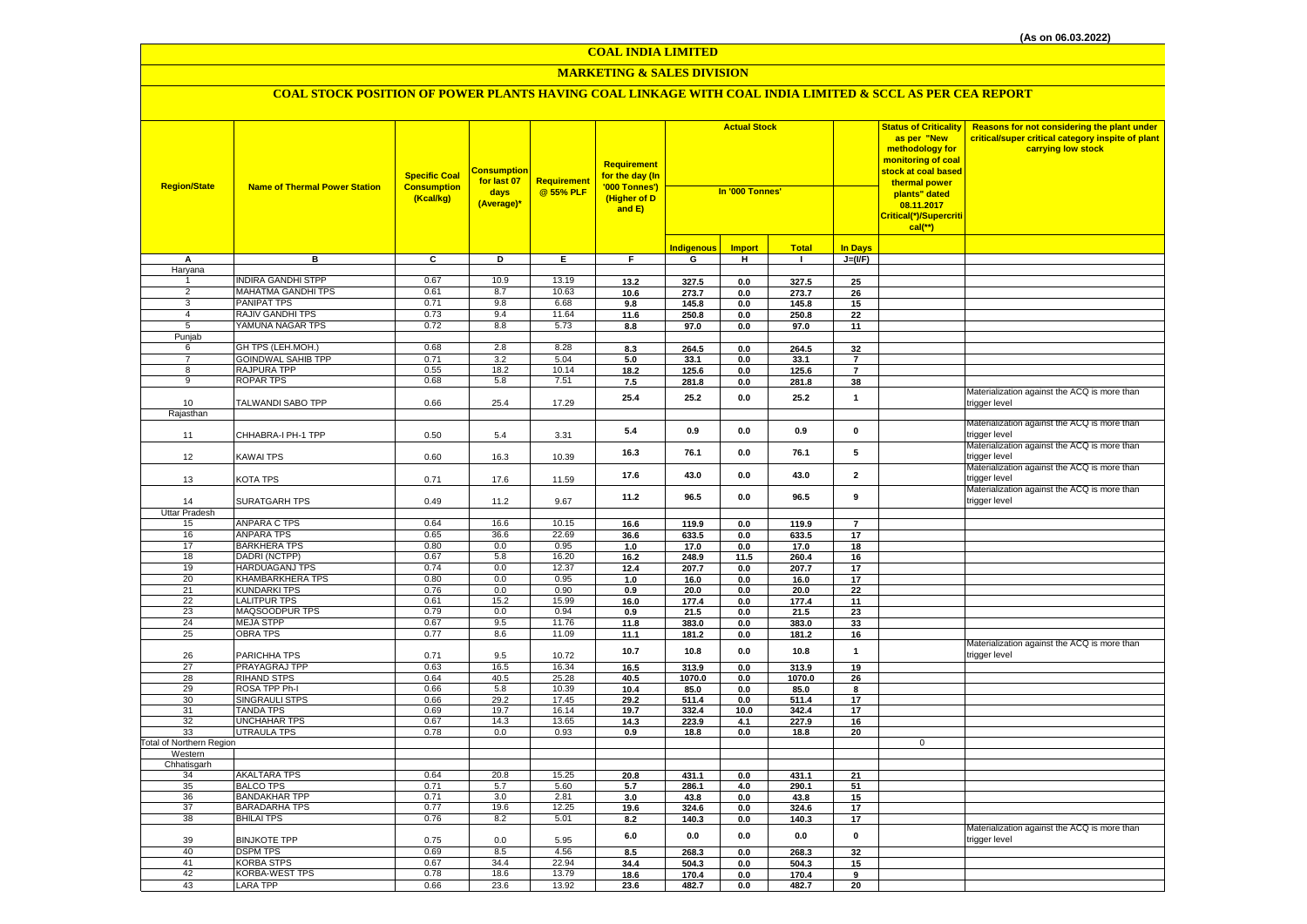# **MARKETING & SALES DIVISION**

| <b>Region/State</b>                 | <b>Name of Thermal Power Station</b>                | <b>Specific Coal</b><br><b>Consumption</b><br>(Kcal/kg) | <mark>Consumption</mark><br>for last 07<br>days<br>(Average)* | <b>Requirement</b><br>@ 55% PLF | <b>Requirement</b><br>for the day (In<br>'000 Tonnes')<br>(Higher of D<br>and E) | <b>Actual Stock</b><br>In '000 Tonnes' |                |               | <b>Status of Criticality</b><br>as per "New<br>methodology for<br>monitoring of coal<br>stock at coal based<br>thermal power<br>plants" dated<br>08.11.2017<br>Critical(*)/Supercriti<br>$cal$ <sup>**</sup> ) | Reasons for not considering the plant under<br>critical/super critical category inspite of plant<br>carrying low stock |                                                               |
|-------------------------------------|-----------------------------------------------------|---------------------------------------------------------|---------------------------------------------------------------|---------------------------------|----------------------------------------------------------------------------------|----------------------------------------|----------------|---------------|----------------------------------------------------------------------------------------------------------------------------------------------------------------------------------------------------------------|------------------------------------------------------------------------------------------------------------------------|---------------------------------------------------------------|
|                                     |                                                     |                                                         |                                                               |                                 |                                                                                  | <b>Indigenous</b>                      | <b>Import</b>  | <b>Total</b>  | <b>In Davs</b>                                                                                                                                                                                                 |                                                                                                                        |                                                               |
| Α                                   | в                                                   | C                                                       | D                                                             | Е.                              | F.                                                                               | G                                      | н.             | $\mathbf{L}$  | $J=(I/F)$                                                                                                                                                                                                      |                                                                                                                        |                                                               |
| 44                                  | NAWAPARA TPP                                        | 0.79                                                    | 0.8                                                           | 6.28                            | 6.3                                                                              | 43.8                                   | 0.0            | 43.8          | $\overline{\mathbf{r}}$                                                                                                                                                                                        |                                                                                                                        | Materialization against the ACQ is more than<br>trigger level |
| 45                                  | PATHADI TPP                                         | 0.65                                                    | 7.4                                                           | 5.18                            | 7.4                                                                              | 191.9                                  | 0.0            | 191.9         | 26                                                                                                                                                                                                             |                                                                                                                        |                                                               |
| 46                                  | <b>SIPAT STPS</b>                                   | 0.68                                                    | 41.3                                                          | 26.62                           | 41.3                                                                             | 706.2                                  | 0.0            | 706.2         | 17                                                                                                                                                                                                             |                                                                                                                        |                                                               |
| 47                                  | <b>TAMNAR TPP</b>                                   | 0.84                                                    | 32.5                                                          | 26.52                           | 32.5                                                                             | 88.6                                   | 0.0            | 88.6          | $\mathbf{3}$                                                                                                                                                                                                   |                                                                                                                        | Materialization against the ACQ is more than<br>trigger level |
| 48                                  | <b>UCHPINDA TPP</b>                                 | 0.75                                                    | 17.4                                                          | 14.22                           | 17.4                                                                             | 150.0                                  | 0.0            | 150.0         | 9                                                                                                                                                                                                              |                                                                                                                        | Materialization against the ACQ is more than<br>trigger level |
| Gujarat                             |                                                     |                                                         |                                                               |                                 |                                                                                  |                                        |                |               |                                                                                                                                                                                                                |                                                                                                                        |                                                               |
| 49                                  | <b>GANDHI NAGAR TPS</b>                             | 0.69                                                    | 7.6                                                           | 5.71                            | 7.6                                                                              | 21.0                                   | 0.0            | 21.0          | 3                                                                                                                                                                                                              |                                                                                                                        | Materialization against the ACQ is more than<br>trigger level |
| 50                                  | SABARMATI (D-F STATIONS)                            | 0.57                                                    | 3.2                                                           | 2.74                            | 3.2                                                                              | 28.5                                   | 88.7           | 117.2         | 15                                                                                                                                                                                                             |                                                                                                                        |                                                               |
| 51                                  | <b>UKAI TPS</b>                                     | 0.67                                                    | 14.9                                                          | 9.85                            | 14.9                                                                             | 35.2                                   | 0.0            | 35.2          | $\mathbf{2}$                                                                                                                                                                                                   |                                                                                                                        | Materialization against the ACQ is more than<br>trigger level |
| 52                                  | <b>WANAKBORI TPS</b>                                | 0.67                                                    | 26.8                                                          | 20.22                           | 26.8                                                                             | 74.5                                   | 0.0            | 74.5          | 3                                                                                                                                                                                                              |                                                                                                                        | Materialization against the ACQ is more than<br>trigger level |
| Madhya Pradesh                      |                                                     |                                                         |                                                               |                                 |                                                                                  |                                        |                |               |                                                                                                                                                                                                                |                                                                                                                        |                                                               |
| 53<br>54                            | AMARKANTAK EXT TPS<br>ANUPPUR TPP                   | 0.65<br>0.65                                            | 3.0<br>16.7                                                   | 1.80<br>10.31                   | 3.0<br>16.7                                                                      | 33.1<br>262.0                          | 0.0<br>0.0     | 33.1<br>262.0 | 11<br>16                                                                                                                                                                                                       |                                                                                                                        |                                                               |
| 55                                  | <b>BINA TPS</b>                                     | 0.74                                                    | 7.0                                                           | 4.88                            | 7.0                                                                              | 93.4                                   | 0.0            | 93.4          | 13                                                                                                                                                                                                             |                                                                                                                        |                                                               |
| 56                                  | <b>GADARWARA TPP</b>                                | 0.66                                                    | 18.1                                                          | 13.93                           | 18.1                                                                             | 109.1                                  | 0.0            | 109.1         | 6                                                                                                                                                                                                              |                                                                                                                        | Materialization against the ACQ is more than<br>trigger level |
| 57                                  | <b>KHARGONE STPP</b>                                | 0.60                                                    | 18.2                                                          | 10.45                           | 18.2                                                                             | 130.7                                  | $\mathbf{0.0}$ | 130.7         | $\overline{7}$                                                                                                                                                                                                 |                                                                                                                        |                                                               |
| 58                                  | <b>SANJAY GANDHI TPS</b>                            | 0.82                                                    | 19.3                                                          | 14.57                           | 19.3                                                                             | 126.7                                  | 0.0            | 126.7         | $\overline{7}$                                                                                                                                                                                                 |                                                                                                                        | Non payment of dues<br>Non Payment of Dues                    |
| 59<br>60                            | <b>SATPURA TPS</b><br><b>SEIONI TPP</b>             | 0.67<br>0.64                                            | 7.2<br>7.7                                                    | 11.79<br>5.06                   | 11.8<br>7.7                                                                      | 14.3<br>174.9                          | 0.0<br>0.0     | 14.3<br>174.9 | $\mathbf{1}$<br>23                                                                                                                                                                                             |                                                                                                                        |                                                               |
| 61                                  | SHREE SINGAJI TPP                                   | 0.71                                                    | 25.2                                                          | 23.50                           | 25.2                                                                             | 109.0                                  | 0.0            | 109.0         | $\overline{\mathbf{4}}$                                                                                                                                                                                        |                                                                                                                        | Non Payment of Dues                                           |
| 62                                  | <b>VINDHYACHAL STPS</b>                             | 0.69                                                    | 58.4                                                          | 43.60                           | 58.4                                                                             | 1467.9                                 | 0.0            | 1467.9        | 25                                                                                                                                                                                                             |                                                                                                                        |                                                               |
| Maharashtra                         |                                                     |                                                         |                                                               |                                 |                                                                                  |                                        |                |               |                                                                                                                                                                                                                |                                                                                                                        |                                                               |
| 63                                  | <b>AMRAVATI TPS</b>                                 | 0.62                                                    | 15.6                                                          | 11.07                           | 15.6                                                                             | 35.9                                   | 0.0            | 35.9          | $\mathbf{2}$                                                                                                                                                                                                   |                                                                                                                        | Materialization against the ACQ is more than<br>trigger level |
| 64                                  | <b>BHUSAWAL TPS</b>                                 | 0.72                                                    | 12.2                                                          | 11.44                           | 12.2                                                                             | 23.2                                   | 0.0            | 23.2          | $\overline{2}$                                                                                                                                                                                                 |                                                                                                                        | Non payment of dues                                           |
| 65                                  | <b>BUTIBORI TPP</b><br>CHANDRAPUR(MAHARASHTRA) STPS | 0.67<br>0.78                                            | 0.0<br>33.5                                                   | 5.31<br>30.17                   | 5.3                                                                              | 59.7                                   | 0.0            | 59.7          | 11                                                                                                                                                                                                             |                                                                                                                        | Non payment of dues                                           |
| 66                                  |                                                     |                                                         |                                                               |                                 | 33.5                                                                             | 326.5                                  | 0.0            | 326.5         | 10                                                                                                                                                                                                             |                                                                                                                        | Materialization against the ACQ is more than                  |
| 67                                  | DAHANU TPS                                          | 0.62                                                    | 4.7                                                           | 4.09                            | 4.7                                                                              | 36.1                                   | 0.0            | 36.1          | 8                                                                                                                                                                                                              |                                                                                                                        | trigger level<br>Materialization against the ACQ is more than |
| 68                                  | <b>DHARIWAL TPP</b>                                 | 0.67                                                    | 7.8                                                           | 5.34                            | 7.8                                                                              | 37.3                                   | 0.0            | 37.3          | 5                                                                                                                                                                                                              |                                                                                                                        | trigger level<br>Materialization against the ACQ is more than |
| 69                                  | <b>GMR WARORA TPS</b>                               | 0.67                                                    | 8.9                                                           | 5.29                            | 8.9                                                                              | $1.5$                                  | 0.0            | 1.5           | $\pmb{0}$                                                                                                                                                                                                      |                                                                                                                        | trigger level                                                 |
| 70<br>71                            | <b>KHAPARKHEDA TPS</b><br><b>KORADI TPS</b>         | 0.89<br>0.76                                            | 21.1<br>30.1                                                  | 15.72<br>22.08                  | 21.1                                                                             | 235.8                                  | 0.0            | 235.8         | 11                                                                                                                                                                                                             |                                                                                                                        | Non payment of dues                                           |
| 72                                  | <b>MAUDA TPS</b>                                    | 0.70                                                    | 17.6                                                          | 21.29                           | 30.1<br>21.3                                                                     | 76.0<br>414.9                          | 0.0<br>3.0     | 76.0<br>417.9 | 3<br>20                                                                                                                                                                                                        |                                                                                                                        |                                                               |
| 73                                  | <b>NASIK TPS</b>                                    | 0.81                                                    | 6.7                                                           | 6.72                            | 6.7                                                                              | 8.7                                    | 0.0            | 8.7           | $\mathbf{1}$                                                                                                                                                                                                   |                                                                                                                        | Non payment of dues                                           |
| 74                                  | <b>PARAS TPS</b>                                    | 0.74                                                    | 8.4                                                           | 4.90                            | 8.4                                                                              | 15.7                                   | 0.0            | 15.7          | $\mathbf{2}$                                                                                                                                                                                                   |                                                                                                                        | Non payment of dues                                           |
| 75                                  | <b>PARLITPS</b>                                     | 0.67                                                    | 5.7                                                           | 6.65                            | 6.7                                                                              | 38.0                                   | 0.0            | 38.0          | 6                                                                                                                                                                                                              |                                                                                                                        | Non payment of dues                                           |
| 76                                  | SOLAPUR STPS                                        | 0.56                                                    | 10.3                                                          | 9.73                            | 10.3                                                                             | 130.2                                  | 0.0            | 130.2         | 13                                                                                                                                                                                                             |                                                                                                                        |                                                               |
| 77                                  | <b>TIRORA TPS</b>                                   | 0.66                                                    | 46.9                                                          | 28.73                           | 46.9                                                                             | 118.7                                  | 0.0            | 118.7         | 3                                                                                                                                                                                                              |                                                                                                                        | Materialization against the ACQ is more than<br>trigger level |
| 78                                  | WARDHA WARORA TPP                                   | 0.66                                                    | 4.1                                                           | 4.71                            | 4.7                                                                              | 138.2                                  | 0.0            | 138.2         | 29                                                                                                                                                                                                             | $\mathbf{0}$                                                                                                           |                                                               |
| Total of Western Region<br>Southern |                                                     |                                                         |                                                               |                                 |                                                                                  |                                        |                |               |                                                                                                                                                                                                                |                                                                                                                        |                                                               |
| Andhra Pradesh                      |                                                     |                                                         |                                                               |                                 |                                                                                  |                                        |                |               |                                                                                                                                                                                                                |                                                                                                                        |                                                               |
| 79                                  | DAMODARAM SANJEEVAIAH TPS                           | 0.66                                                    | 14.2                                                          | 13.85                           | 14.2                                                                             | 18.7                                   | 0.0            | 18.7          | $\mathbf{1}$                                                                                                                                                                                                   |                                                                                                                        | Materialization against the ACQ is more than<br>trigger level |
| 80                                  | Dr. N.TATA RAO TPS                                  | 0.77                                                    | 29.2                                                          | 17.90                           | 29.2                                                                             | 23.8                                   | 0.0            | 23.8          | $\mathbf{1}$                                                                                                                                                                                                   |                                                                                                                        | Materialization against the ACQ is more than<br>trigger level |
| 81                                  | PAINAMPURAM TPP                                     | 0.59                                                    | 11.6                                                          | 10.21                           | 11.6                                                                             | 182.1                                  | 21.7           | 203.8         | 18                                                                                                                                                                                                             |                                                                                                                        |                                                               |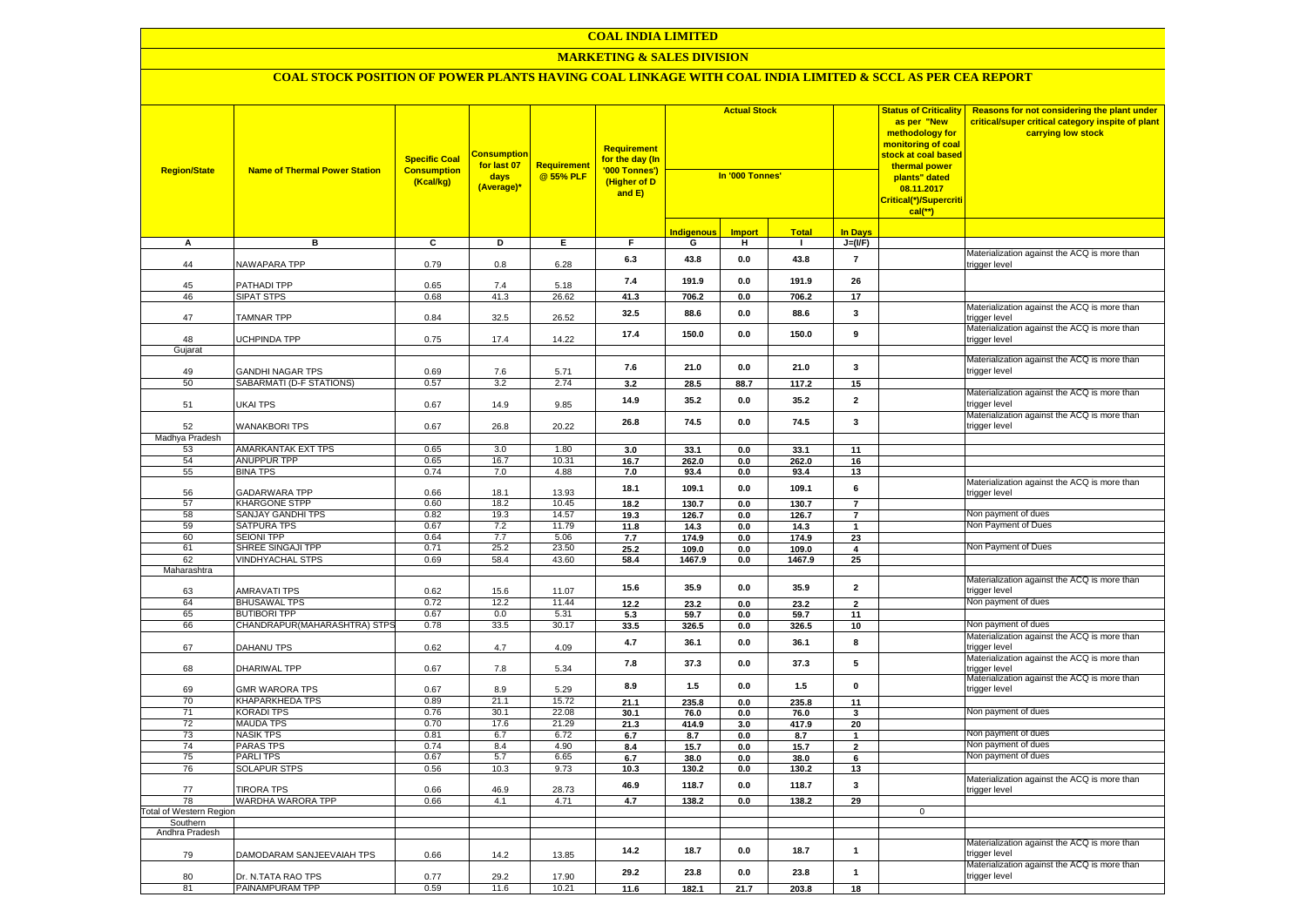# **MARKETING & SALES DIVISION**

| <b>Region/State</b>             | <b>Name of Thermal Power Station</b>                      | <b>Specific Coal</b><br><b>Consumption</b><br>(Kcal/kg) | <mark>Consumption</mark><br>for last 07<br>days<br>(Average)* | <b>Requirement</b><br>@ 55% PLF | Requirement<br>for the day (In<br>'000 Tonnes')<br>(Higher of D<br>and E) | <b>Actual Stock</b><br>In '000 Tonnes' |               |                 |                     | <b>Status of Criticality</b><br>as per "New<br>methodology for<br>monitoring of coal<br><mark>stock at coal based</mark><br>thermal power<br>plants" dated<br>08.11.2017<br>Critical(*)/Supercriti<br>$cal$ (**) | <b>Reasons for not considering the plant under</b><br>critical/super critical category inspite of plant<br>carrying low stock |
|---------------------------------|-----------------------------------------------------------|---------------------------------------------------------|---------------------------------------------------------------|---------------------------------|---------------------------------------------------------------------------|----------------------------------------|---------------|-----------------|---------------------|------------------------------------------------------------------------------------------------------------------------------------------------------------------------------------------------------------------|-------------------------------------------------------------------------------------------------------------------------------|
|                                 |                                                           |                                                         |                                                               |                                 |                                                                           | I <mark>ndigenous</mark>               | <b>Import</b> | <b>Total</b>    | <b>In Days</b>      |                                                                                                                                                                                                                  |                                                                                                                               |
| A                               | в                                                         | $\overline{c}$                                          | Þ                                                             | E                               | F.                                                                        | G                                      | н.            | $\mathbf{L}$    | $J=(I/F)$           |                                                                                                                                                                                                                  |                                                                                                                               |
| 82                              | RAYALASEEMA TPS                                           | 0.76                                                    | 18.0                                                          | 16.60                           | 18.0                                                                      | $4.0$                                  | 0.0           | $4.0$           | $\pmb{0}$           |                                                                                                                                                                                                                  | Materialization against the ACQ is more than<br>trigger level                                                                 |
| 83                              | <b>SIMHADRI</b>                                           | 0.78                                                    | 30.6                                                          | 20.54                           | 30.6                                                                      | 331.5                                  | 0.0           | 331.5           | 11                  |                                                                                                                                                                                                                  |                                                                                                                               |
| 84                              | <b>SGPL TPP</b>                                           | 0.53                                                    | 12.5                                                          | 9.26                            | 12.5                                                                      | 53.1                                   | 150.9         | 204.0           | 16                  |                                                                                                                                                                                                                  |                                                                                                                               |
| 85                              | <b>VIZAG TPP</b>                                          | 0.67                                                    | 0.0                                                           | 9.20                            | 9.2                                                                       | 1.6                                    | 0.0           | 1.6             | $\mathbf 0$         |                                                                                                                                                                                                                  |                                                                                                                               |
| Karnataka                       |                                                           |                                                         |                                                               |                                 |                                                                           |                                        |               |                 |                     |                                                                                                                                                                                                                  |                                                                                                                               |
| 86                              | <b>BELLARY TPS</b>                                        | 0.63                                                    | 12.8                                                          | 14.23                           | 14.2                                                                      | 21.1                                   | 0.0           | 21.1            | $\mathbf{1}$        |                                                                                                                                                                                                                  | Materialization against the ACQ is more than<br>trigger level                                                                 |
| 87                              | KUDGI STPP                                                | 0.63                                                    | 16.2                                                          | 19.90                           | 19.9                                                                      | 145.5                                  | 15.0          | 160.5           | 8                   |                                                                                                                                                                                                                  | Materialization against the ACQ is more than<br>trigger level                                                                 |
| 88                              | RAICHUR TPS                                               | 0.66                                                    | 19.6                                                          | 14.98                           | 19.6                                                                      | 54.9                                   | 0.0           | 54.9            | $\mathbf{3}$        |                                                                                                                                                                                                                  | Materialization against the ACQ is more than<br>trigger level                                                                 |
| 89                              | YERMARUS TPP                                              | 0.62                                                    | 8.8                                                           | 13.09                           | 13.1                                                                      | 23.2                                   | 0.0           | 23.2            | $\overline{2}$      |                                                                                                                                                                                                                  | Materialization against the ACQ is more than<br>trigger level                                                                 |
| <b>Tamil Nadu</b>               |                                                           |                                                         |                                                               |                                 |                                                                           |                                        |               |                 |                     |                                                                                                                                                                                                                  |                                                                                                                               |
| 90                              | <b>METTUR TPS</b>                                         | 0.81                                                    | 13.4                                                          | 8.98                            | 13.4                                                                      | 29.0                                   | 0.0           | 29.0            | $\overline{2}$      |                                                                                                                                                                                                                  | Materialization against the ACQ is more than<br>rigger level                                                                  |
| 91                              | METTUR TPS - II                                           | 0.78                                                    | 7.1                                                           | 6.16                            | 7.1                                                                       | 35.8                                   | 0.0           | 35.8            | $5\phantom{.0}$     |                                                                                                                                                                                                                  | Materialization against the ACQ is more than<br>trigger level                                                                 |
| 92                              | NORTH CHENNAI TPS                                         | 0.82                                                    | 26.4                                                          | 19.78                           | 26.4                                                                      | 56.0                                   | 0.0           | 56.0            | $\overline{2}$      |                                                                                                                                                                                                                  | Materialization against the ACQ is more than<br>trigger level                                                                 |
| 93                              | TUTICORIN TPS                                             | 0.96                                                    | 18.5                                                          | 13.31                           | 18.5                                                                      | 35.7                                   | 0.0           | 35.7            | $\overline{2}$      |                                                                                                                                                                                                                  | Materialization against the ACQ is more than<br>trigger level                                                                 |
| 94                              | <b>VALLUR TPP</b>                                         | 0.72                                                    | 18.0                                                          | 14.26                           | 18.0                                                                      | 122.3                                  | 0.0           | 122.3           | $\overline{7}$      |                                                                                                                                                                                                                  |                                                                                                                               |
| Telangana                       |                                                           |                                                         |                                                               |                                 |                                                                           |                                        |               |                 |                     |                                                                                                                                                                                                                  |                                                                                                                               |
| 95                              | <b>BHADRADRI TPP</b>                                      | 0.69                                                    | 13.5                                                          | 9.83                            | 13.5                                                                      | 109.2                                  | 0.0           | 109.2           | 8                   |                                                                                                                                                                                                                  |                                                                                                                               |
| 96                              | <b>KAKATIYA TPS</b>                                       | 0.57                                                    | 11.2                                                          | 8.33                            | 11.2                                                                      | 174.3                                  | 0.0           | 174.3           | 16                  |                                                                                                                                                                                                                  |                                                                                                                               |
| 97                              | KOTHAGUDEM TPS (NEW)                                      | 0.64                                                    | 14.9                                                          | 8.46                            | 14.9                                                                      | 99.5                                   | 0.0<br>0.0    | 99.5            | $\overline{7}$      |                                                                                                                                                                                                                  |                                                                                                                               |
| 98<br>99                        | <b>KOTHAGUDEM TPS (STAGE-7)</b><br><b>RAMAGUNDEM STPS</b> | 0.50<br>0.62                                            | 9.6<br>32.6                                                   | 5.23<br>21.33                   | 9.6<br>32.6                                                               | 127.3                                  |               | 127.3<br>351.7  | 13                  |                                                                                                                                                                                                                  |                                                                                                                               |
|                                 | <b>RAMAGUNDEM-B TPS</b>                                   |                                                         |                                                               |                                 | 0.8                                                                       | 351.7                                  | 0.0           |                 | 11                  |                                                                                                                                                                                                                  |                                                                                                                               |
| 100<br>101                      | <b>SINGARENI TPP</b>                                      | 0.77<br>0.58                                            | 0.8<br>16.6                                                   | 0.64<br>9.12                    | 16.6                                                                      | 7.7<br>100.9                           | 0.0<br>0.0    | 7.7<br>100.9    | 9<br>6              |                                                                                                                                                                                                                  |                                                                                                                               |
| <b>Total of Southern Region</b> |                                                           |                                                         |                                                               |                                 |                                                                           |                                        |               |                 |                     | $\mathbf 0$                                                                                                                                                                                                      |                                                                                                                               |
| Eastern                         |                                                           |                                                         |                                                               |                                 |                                                                           |                                        |               |                 |                     |                                                                                                                                                                                                                  |                                                                                                                               |
| Bihar                           |                                                           |                                                         |                                                               |                                 |                                                                           |                                        |               |                 |                     |                                                                                                                                                                                                                  |                                                                                                                               |
| 102                             | <b>BARAUNI TPS</b>                                        | 0.63                                                    | 4.5                                                           | 5.90                            | 5.9                                                                       | 89.3                                   | 0.0           | 89.3            | 15                  |                                                                                                                                                                                                                  |                                                                                                                               |
| 103                             | <b>BARHI</b>                                              | 0.67                                                    | 5.1                                                           | 5.84                            | 5.8                                                                       | 149.3                                  | 0.0           | 149.3           | 26                  |                                                                                                                                                                                                                  |                                                                                                                               |
| 104                             | <b>BARH II</b>                                            | 0.67                                                    | 10.3                                                          | 11.67                           | 11.7                                                                      | 298.6                                  | 0.0           | 298.6           | 26                  |                                                                                                                                                                                                                  |                                                                                                                               |
| 105                             | <b>KAHALGAON TPS</b>                                      | 0.80                                                    | 28.5                                                          | 24.62                           | 28.5                                                                      | 163.1                                  | 0.0           | 163.1           | 6                   |                                                                                                                                                                                                                  | Materialization against the ACQ is more than<br>trigger level                                                                 |
| 106                             | MUZAFFARPUR TPS                                           | 0.77                                                    | 5.7                                                           | 3.95                            | 5.7                                                                       | 35.1                                   | 0.0           | 35.1            | 6                   |                                                                                                                                                                                                                  | Materialization against the ACQ is more than<br>trigger level                                                                 |
| 107                             | <b>NABINAGAR STPP</b>                                     | 0.58                                                    | 23.3                                                          | 10.14                           | 23.3                                                                      | 297.6                                  | 0.0           | 297.6           | 13                  |                                                                                                                                                                                                                  |                                                                                                                               |
| 108                             | <b>NABINAGAR TPP</b>                                      | 0.69                                                    | 14.2                                                          | 9.06                            | 14.2                                                                      | 126.1                                  | 0.0           | 126.1           | 9                   |                                                                                                                                                                                                                  |                                                                                                                               |
| Jharkhand                       |                                                           |                                                         |                                                               |                                 |                                                                           |                                        |               |                 |                     |                                                                                                                                                                                                                  |                                                                                                                               |
| 109                             | BOKARO TPS 'A' EXP                                        | 0.57                                                    | 6.2                                                           | 3.78                            | 6.2                                                                       | 115.2                                  | 0.0           | 115.2           | 19                  |                                                                                                                                                                                                                  |                                                                                                                               |
| 110                             | CHANDRAPURA(DVC) TPS                                      | 0.61                                                    | 6.8                                                           | 4.06                            | 6.8                                                                       | 145.1                                  | 0.0           | 145.1           | 21                  |                                                                                                                                                                                                                  |                                                                                                                               |
| 111                             | JOJOBERA TPS                                              | 0.69                                                    | 3.1                                                           | 2.18                            | 3.1                                                                       | 95.5                                   | 0.0           | 95.5            | 31                  |                                                                                                                                                                                                                  |                                                                                                                               |
| 112                             | <b>KODARMA TPP</b>                                        | 0.62                                                    | 14.2                                                          | 8.23                            | 14.2<br>8.0                                                               | 113.1<br>12.6                          | 0.0<br>0.0    | 113.1<br>12.6   | 8<br>$\overline{2}$ |                                                                                                                                                                                                                  | Materialization against the ACQ is more than                                                                                  |
| 113                             | <b>JAHADEV PRASAD STPP</b>                                | 0.70                                                    | 8.0                                                           | 5.01                            |                                                                           |                                        |               |                 |                     |                                                                                                                                                                                                                  | rigger level                                                                                                                  |
| 114                             | <b>MAITHON RB TPP</b>                                     | 0.64                                                    | 6.4                                                           | 8.89                            | 8.9                                                                       | 230.4                                  | 0.0           | 230.4           | 26                  |                                                                                                                                                                                                                  |                                                                                                                               |
| 115                             | TENUGHAT TPS                                              | 0.75                                                    | 5.5                                                           | 4.16                            | 5.5                                                                       | 35.0                                   | 0.0           | 35.0            | 6                   |                                                                                                                                                                                                                  | Materialization against the ACQ is more than<br>trigger level                                                                 |
| Odisha                          |                                                           |                                                         |                                                               |                                 |                                                                           |                                        |               |                 |                     |                                                                                                                                                                                                                  |                                                                                                                               |
| 116<br>117                      | <b>DARLIPALI STPS</b><br><b>DERANG TPP</b>                | 0.71<br>0.70                                            | 27.5<br>17.7                                                  | 14.95<br>11.10                  | 27.5                                                                      | 451.6                                  | 0.0           | 451.6           | 16                  |                                                                                                                                                                                                                  |                                                                                                                               |
| 118                             | <b>IB VALLEY TPS</b>                                      | 0.83                                                    | 25.4                                                          | 19.16                           | 17.7                                                                      | 1099.6<br>338.2                        | 0.0<br>0.0    | 1099.6<br>338.2 | 62<br>13            |                                                                                                                                                                                                                  |                                                                                                                               |
|                                 |                                                           |                                                         |                                                               |                                 | 25.4                                                                      |                                        |               |                 |                     |                                                                                                                                                                                                                  |                                                                                                                               |